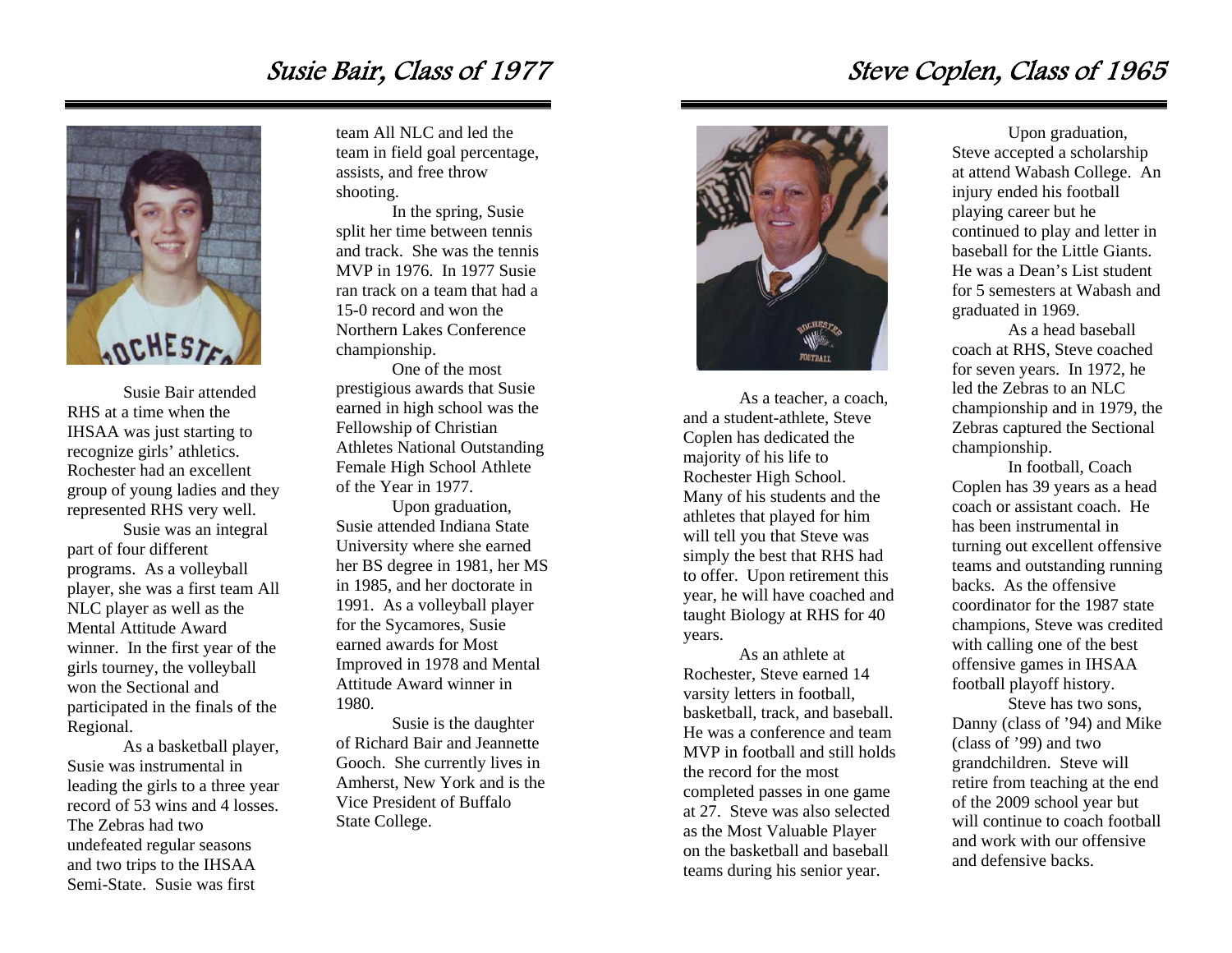## John Hill, Class of 1954



After 55 years, you can still look up in the hallway at RHS and see John Hill's name as the 200 Meter record holder for boy's track. Back in 1954, John probably did not even know what a meter was…he did however travel 200 yards in 22.0 seconds flat to make him one of the fastest Zebras in history!

 John was a three sport athlete at Rochester during his high school career. He played basketball under Coach Bob Matthias and was a two year varsity letter-winner. John was a member of the 1950 football team that was the first since the depression years and he was a senior on the Central Indiana Conference champs (8-0-1) under Coach Bob Matthias. That team finished the season with an 8-0-1 record.

 With John as a team captain and leading the way in the dashes, the 1954 track team was reported to be one of the best ever. The Zebras won the Rochester Relays and were champs in the very prestigious Goshen Relays in 1954. In track John and his teammates set records in the 100 Dash the 200 Dash, the 880 Relay, and the Mile Relay. He was a three time CIC champion and a four time state qualifier in Track. John earned Bronze medals in the 100 yard dash and the 220 yard dash in 1954. After graduation, John was timed at 9.8 in the 100 yard dash at the State AAU championships.

 Upon graduation, John attended Purdue University from 1954-1956. He earned the three degrees from Ball State University before being awarded his doctorate in Educational Administration from Ball State in 1983.

 Dr. John Hill and his wife, Carole Ann live in Muncie. Their daughter is Mrs. Christina Pippen. John and Carole Anne have two grandchildren.



Jerry Knauff will tell you that his fondest memories are growing up in Rochester and representing RHS on the basketball court under the watchful eye of Hall of Fame Coach Paul Rockwell.

As a young child, Jerry grew up with polio. He overcame this obstacle but did not make the varsity basketball team until his junior year. During his senior year of 1958-59, Jerry earned the Most Valuable Player Award for the Zebras. He was selected to the first team All Central Indiana Conference basketball team and earned the rebound trophy. He was also named as one of the top 100 players in the state of Indiana his senior year.

Jerry had many scholarship offers, but decided

to continue his career as a Bulldog representing Butler University. After his freshmen year, Jerry transferred to Southwestern University in Texas.

At Southwestern, Jerry was named as a Small College All American his senior year. He averaged 20+ points and 10+ rebounds and was named a team captain during his senior year.

Jerry's father, Gerald, was a longtime Zebra fan and a fixture at all of the home football and basketball games as a ticket taker. The rebound trophy has been sponsored by the Knauff family in memory of Gerald.

Jerry graduated with a BBA from Southwestern University in 1964 and with a law degree from South Texas College of Law in 1966. Jerry continued to play basketball and earned a Gold Medal in the State of Texas Senior Olympics.

Jerry and his wife, Mitzie, live in Cypress, Texas. They have five children, Jerry Knauff, Jr., Cary Overbey, Cathy Ahart, Lindsey Buerger, and Lisa Cayton.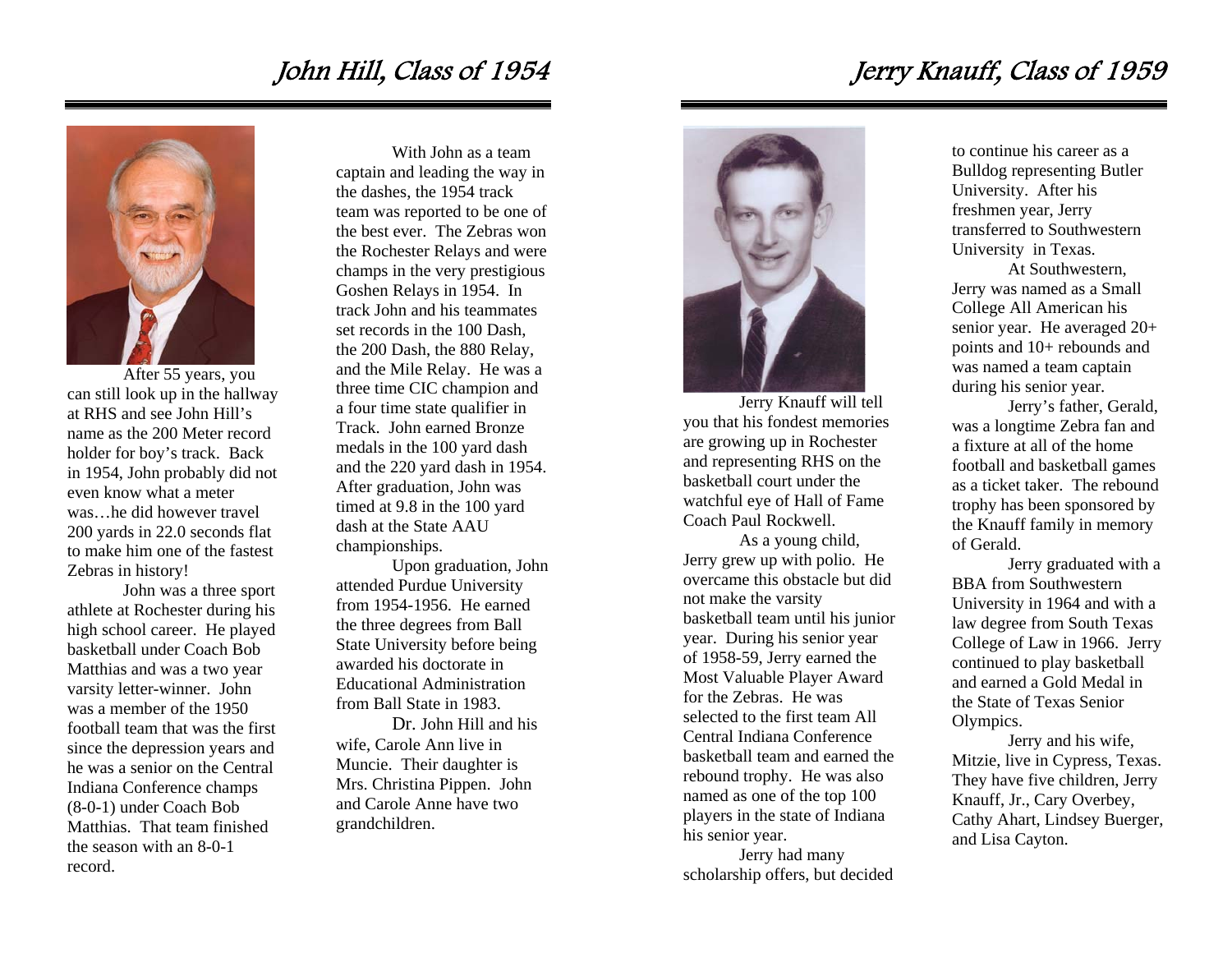#### Brad McMillen, Class of 1989



Brad McMillen is remembered by most as the quarterback that led the 1987 Zebras to a 2A state title. However, he was an outstanding three sport athlete as well as one of the top scholars in the class of 1989. As a quarterback, Brad finished his career with 3,692 passing yards and 34 touchdowns. He won 27 games in three years at quarterback and earned many honors that included the Jim Ballenger Award, First Team All TRC, Team Captain, and Academic All State. As a senior, he led the Zebras to the first undefeated and untied regular season in Zebra history.

As a basketball player, Brad earned two varsity letters and served as the team captain

and was chosen as the Defensive Player of the Year in 1989.

Brad and his classmates also excelled in the sport of baseball at RHS. Brad earned four varsity letters over his career that saw the Zebras earn 4 Sectional baseball titles and 2 TRC conference championships. He was a team captain and an all conference baseball player.

 Brad completed his high school playing career, representing Rochester High School, as a member of the North All Star team. Brad started as defensive back in the All Star game and helped his team to an easy victory over the South squad.

Upon graduation from RHS, Brad attended Butler University where he graduated with honors in 1993 with a BA in Spanish and International Studies. He later earned his MBA from San Diego State University in 2000.

Brad is the son of Bill and Pat McMillen and has two sisters, Colleen (class of '87) and Sheila (class of '95). He currently works as a sales professional in Studio City, California.



Many Zebra fans that watched Steve Ruckman play football, basketball, or baseball would argue that he was the best-ever all around athlete to attend Rochester High School. His stats could easily support that argument.

As a football player, Steve was a remarkable receiver, defensive back, return man, and kicker/punter. He was a four year letterwinner and scored the winning TD in the state championship game in 1987. He was all conference, an MVP, an all state receiver, and in the top 5 in scoring in the state with 154 points as a senior.

As a basketball player, Steve was the South Bend Tribune Area Player of the year in 1989 with a 30.1 scoring average. This MVP and first team Small School

All Stater led his team to a conference championship. He holds the RHS school record of 50 points and the Peru gym record with 52 points in a game.

As good as he was at basketball and football, Steve's greatest love was the baseball field. He was a four year letter-winner and led the Zebras to four Sectional baseball titles. He was all conference three years and led the Zebras with a .511 batting average in 1989.

Steve was recruited to Indiana State to play basketball and baseball. After one year of basketball, Steve focused on the diamond. He was named as a Freshmen All American in l991 and was all Missouri Valley Conference in 1993 and 1994. He holds the Sycamore record for the highest fielding percentage at third base.

Steve went on to play five years of semi-pro baseball and was named to the Frontier League's 10 Year Anniversary team. He nows lives in Evansville where he works as a retail manager. He and his wife, Laura, have four children: Haley, Blake, Tyler, and Matt.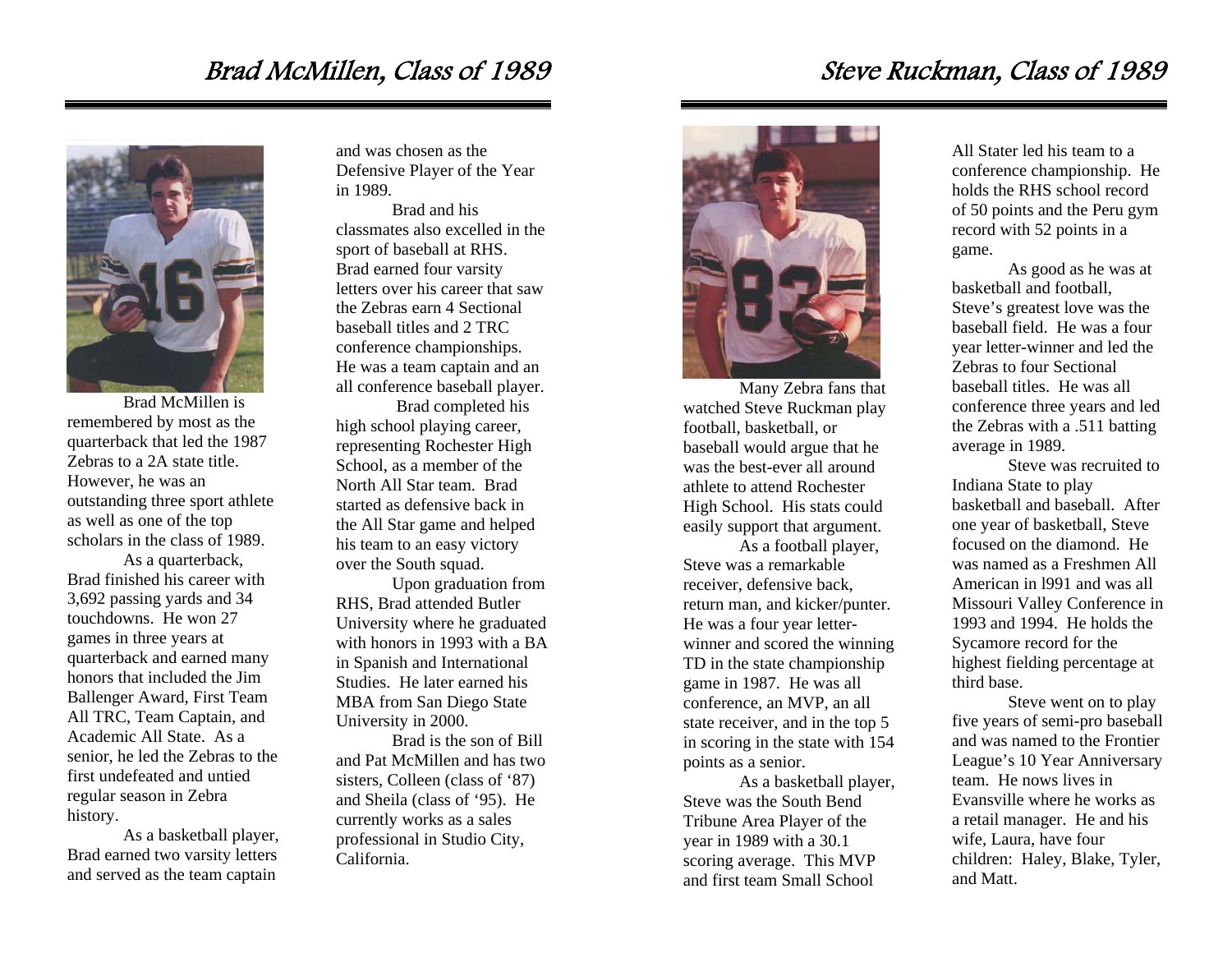## Kelly (Harshman) Welch, Class of 1980



Kelly was simply the best track sprinter in the history of Rochester High School. Classmate Arik Lee remembers "even in practice none of the guys on the track team wanted to run against Kelly for fear of getting beat by a girl!" Although Kelly was a three-sport athlete as a member of the volleyball and girls basketball squads under Coach Betty Clark, it was on the track where she really dominated as an athlete.

 Kelly was a member of an undefeated track team. She and her teammates put together a perfect 15-0 season, won the Northern Lakes Conference championship, and the 1977 IHSAA Sectional Championship.

 As a track individual, Kelly scored the most points

on the girl's team for four years at RHS. She won six NLC championships and six Sectional championships in three individual events and two relays in her career at RHS. During her senior year, she won the Regional in the 400 Meter Dash, was the high point scorer and "Queen" of the Rochester Relays, and was named the Loganland Star of Stars at the Fred Kinder Invitational Track Meet.

Kelly qualified for the state meet four consecutive years. In 1977 as a freshman at the state meet, she failed to place. As a sophomore in 1978, Kelly finished  $5<sup>th</sup>$  in the 200 Meter Dash and as a junior in 1979, she finished  $5<sup>th</sup>$ in the 400 Meter Dash at the state meet. Kelly's best finish in the state track meet was in her senior year where she finished  $3<sup>rd</sup>$  in the 400 Meter Dash. Kelly still holds the records for the 100 Meter Dash (12.2 ), the 200 Meter Dash (25.1), and the 400 Meter Dash (57.3) for RHS.

Currently, Kelly and her husband, Jack live in Punta Gorde, Florida. Kelly has six children; Jack E. Welch, Taylor Welch, Morgan Welch, Chad Puterbaugh, Joshua Puterbaugh, and Stephanie Patterson. Kelly is the Dining Room Manager at Twin Isle Country Club in Punta Gorde.



Jeff McLochlin wore many hats. He was a police officer, a member of the US Army and National Guard, a father, and a hero to many in the community of Rochester.

Jeff was a four sport athlete during his career at RHS. He played baseball, football, and basketball and ran track. As a member of the basketball team, he earned the Most Improved Award during his senior year. As a member of the Zebra track squad, Jeff and his teammates set a school record in the Mile Relay. However, Jeff's favorite sport was football. Jeff was a two time NLC selection at linebacker and a two time winner of the prestigious Ron Shearer Award for defensive excellence. As a senior at RHS, he was honored as a cocaptain and as the team MVP. Statewide, Jeff was honored

as a linebacker on the AP Class 2A All State team, UPI Honorable Mention linebacker, 1<sup>st</sup> Team All Loganland, and a member of the Region 4 All Star team.

Jeff was also an outstanding student-athlete and was recognized as a Hoosier Scholar. He received a scholarship to Wabash College where he majored in Psychology and played football. In 1982, Jeff led the Little Giants to an undefeated season. He was named Outstanding Defensive Back, set a school record with 142 tackles, and earned All American honors.

After college, Jeff joined the U.S. Army and served with the  $2/75<sup>th</sup>$  Ranger Battalion until 1990. He parachuted into the Panama Canal Zone during Operation Just Cause. As a member of the Indiana National Guard, he served in Operation Desert Shield/Storm and in Operation Joint Endeavor in Bosnia. During the summer of 2006, Jeff was killed by sniper fire during Operation Enduring Freedom in Afghanistan.

At Jeff's memorial service, Governor Mitch Daniels stated that, "If Indiana ever gave birth to an eagle, it was Jeff McLochlin. He gave his entire life to service and the protection of others."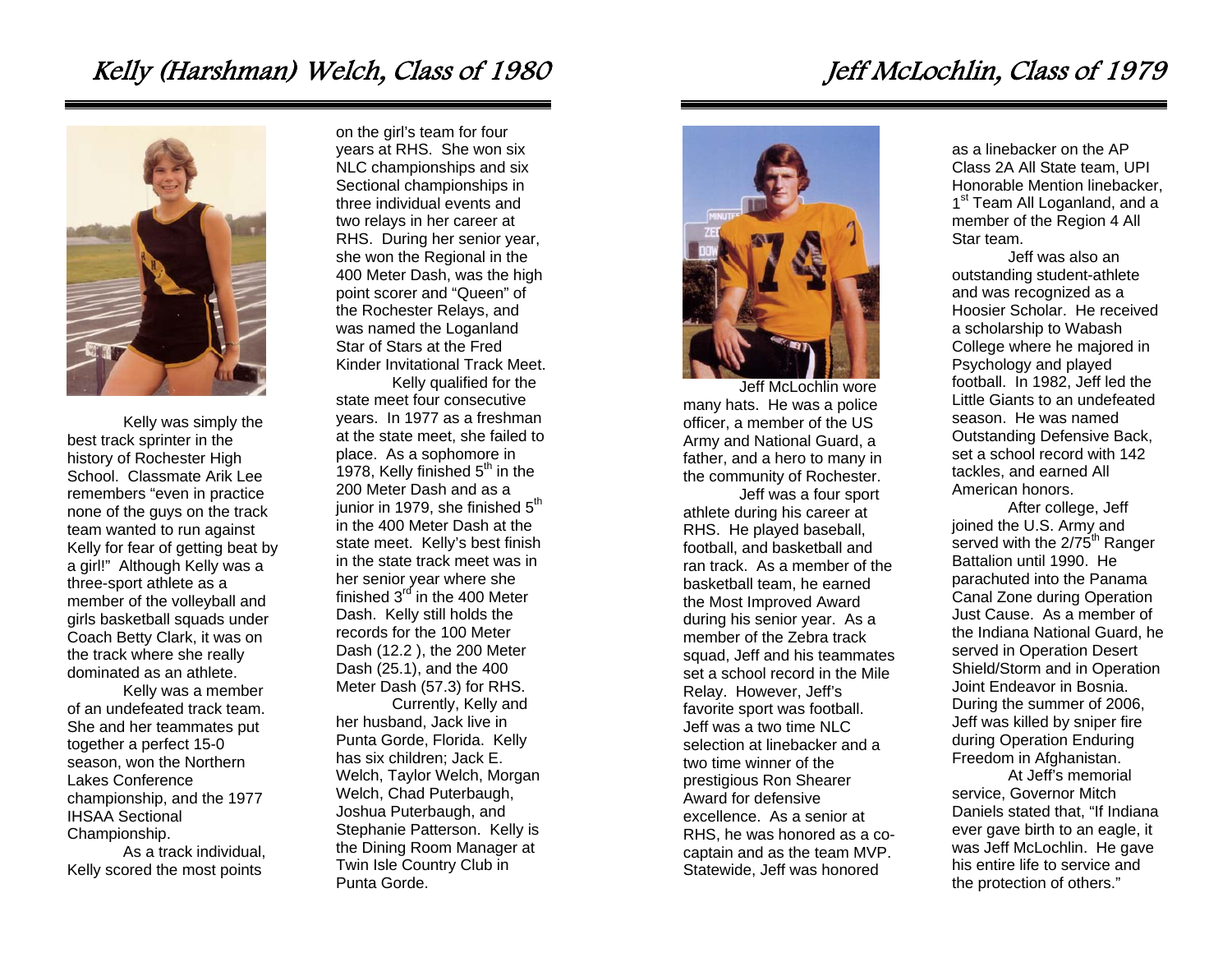### Paul Rockwell, Class of 1927



Paul Rockwell, a.k.a. Rocky graduated from RHS in 1927 and was the top athlete in his class. Paul was the starting center on the Zebra basketball team from 1924 through 1927. The Zebras were 24-3 in 1924-25 under Coach Charles Ivey and they won the District tourney. In 1925-26, Rocky led RHS in scoring with 221 points. The team was 16-10 and won the Sectional tourney.

 In the fall of 1926, Rocky was one of 26 young men that played on the Zebra's first football team; they finished with a record of 1-4 with the first victory over Logansport. Paul was also a four year member of the Zebra track and field team. Rocky competed in numerous events for the Zebras. During his senior year, he won the Kokomo Relays in the shot put and the low hurdles.

 Upon graduation from RHS, Paul Rockwell took his talents to Hanover College.

He continued to excel as an athlete, a student, and a leader. He was a captain on the Panther's basketball team. He was the President of the Senior class, winner of the outstanding senior athlete award, and graduated with a B.S. Degree from Hanover College in 1931.

 In 1932, Rocky returned to Fulton County as the basketball coach at Richland Center. He spent 9 years at Richland Center before he took the football and basketball positions at Noblesville. At Noblesville, Coach Rockwell had two undefeated seasons in football. Paul returned to Richland Center in 1956 where he posted a 182–37 basketball record over ten years. In 1950, Coach Rockwell's squad advanced to the Semi-State. In 1953, Richland Center won another Sectional championship under Rocky's tutelage.

In 1956, Rocky came to Rochester High School where he posted 89 more basketball wins and coached football and tennis for the Zebras until 1963. Paul and H. Clara Belle Rockwell retired to Lake Manitou where he became well known as one of the best bluegill fisherman on the lake until he passed away in 1987.



John Shirley graduated in 1970 from Rochester High School and was recognized by his coaches as the best overall athlete to come out of RHS in a very long time. John was a standout in baseball, football, basketball, and track.

As a quarterback, John led the Zebras to the best football record in RHS history up to that point in time. Coach Bob Pedigo's 1969 Zebras were 9-1 on the gridiron and were crowned as NLC Champs. John was named as a co-MVP on the football squad along with fellow RHS Hall of Famer, Dave Foellinger. He also garnered 1<sup>st</sup> team All NLC honors and was an honorable mention All State defensive back.

John played basketball for the Zebras under three different head coaches, but it was during his senior year under Coach Jim Powers that Shirley and his teammates really thrived. John was named as the basketball MVP on a team that had the best record at RHS for nearly 25 years. The

basketball team finished with a record of 17-6 and won their Holiday Tournament and were Loganland Area Champs. As an individual, John was recognized as a first team All Loganland selection.

As good as John Shirley was in the sports of football and basketball, his best sport was probably baseball. Coach Steve Coplen remembers John as being the best baseball player to ever play at RHS and Jim Powers remembered John as a gentleman, a great competitor, and a phenomenal baseball talent. In his senior season, he led the Zebras to an excellent baseball season and was selected by his teammates as the MVP and tabbed by conference coaches as an All NLC 1<sup>st</sup> team selection. For his baseball excellence, John was drafted by the Atlanta Braves baseball organization.

When basketball season came to an end and before baseball got geared up in the summer, John participated as a member of the Zebra track squad. He was recognized mainly as a pole vaulter and he routinely broke the 12' barrier that was considered outstanding for high school vaulters in the 1960's.

After graduation from RHS, John attended Marian College where he continued to participate in basketball and baseball and studied Physical Education.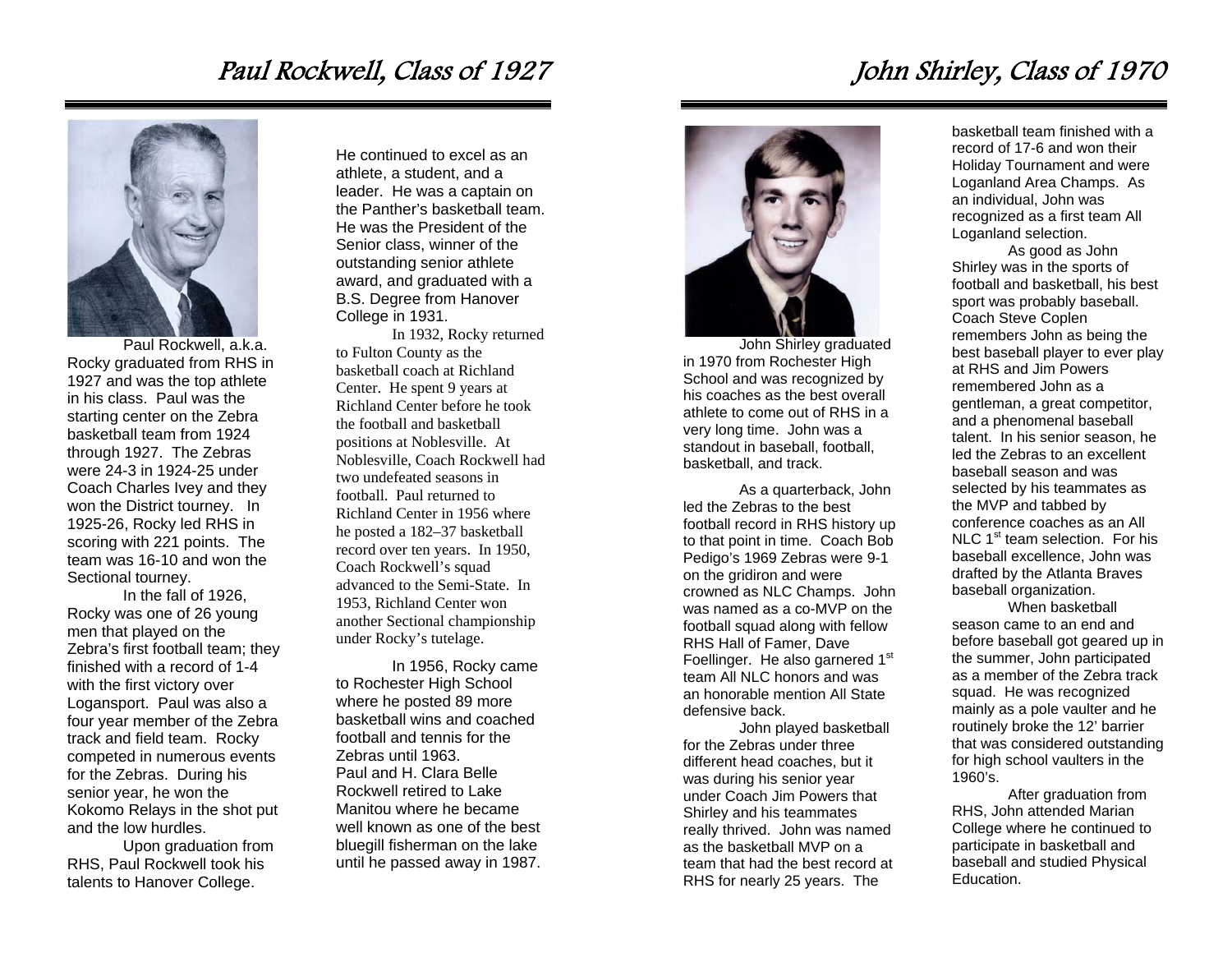# Todd Smith, Class of 1981



Todd Smith became the first Rochester High School athlete to win an individual state championship when he was the IHSAA low medallist (144) at the state golf championship in 1980. In that same year, Todd led his teammates (brother Terry Smith, cousin John Sawyer, cousin Rob Sawyer, and Mike Shafer) to the IHSAA Team State Championship in Golf.

As a high school golfer under Coach John Roberts, Todd racked up numerous honors from 1978 to 1981. Besides the individual and team championship in 1980, Todd won the very prestigious IHSAA Mental Attitude Award for golf in 1981. In the state tournament during Todd's high school career, he was an individual sectional champion three times, a one-time regional champion, and was twice named to the 1st Team

All State team. The teams that Todd played on chalked up three Sectional Championships, two Regional Championships, and two Northern Lakes Conference Championships. As an individual, Todd was named first team All NLC for all four years in high school. In Todd's senior year, he was named as a High School All American.

Upon graduation from RHS, Todd accepted a scholarship to play at Auburn. He was named to the All SEC 1st team golf squad in 1982 and 1985. In 1985, Todd graduated from Auburn with a degree in Industrial Relations and Business Management.

Since graduation from Auburn, Todd has continued with his career in golf. He currently is the course professional at Rock Hollow Golf Course in Peru, Indiana. He has been named as the Indiana PGA Player of the Year nine times. In 2002, he was named as the Indiana PGA Golf Professional of the Year, and he has played in five PGA Championship Events.

Todd and his wife, Claire, live in Peru and have two children, Brad (18) and Erin (16).



Tim Walker was the best all around student-athlete from the class of 1988 at Rochester High School. Tim earned a total of 10 varsity letters in football, wrestling, and track at RHS.

As a wrestler, Tim was a conference champion and an IHSAA Sectional champ. As a track athlete, Tim was a sprinter, a high jumper, and a hurdler. He qualified for the regional meet as a senior in the 300 hurdles. Tim was honored as a team captain in all three sports his senior year.

Tim's class marked the end of a big rebuilding process for the Rochester football program. Tim became a starter in his freshmen year at tailback and as a sophomore, Tim led the Z's to their first Football Sectional Championship. The Zebras lost a 9-3 game to the eventual state champs from Ft. Wayne Bishop Luers. As a junior, Tim started at linebacker and tailback and was named to

the 1<sup>st</sup> team All Northern Lakes Conference team. In his senior year, Tim and his classmates finished a 12-2 season by claiming the state championship game with a 23-20 comeback win over Indianapolis Cardinal Ritter. After that incredible win, Tim and his parents were further honored as he was called upon to accept the Phil N. Eskew Mental Attitude Award for class 2A football.

Tim was all state, all conference, and all area as a senior. He was chosen to represent Rochester in the 1988 North/South All Star team. Tim and Zebra teammate, Danny Boyd, closed the chapter on high school athletics as they and their teammates from the North defeated the South in a fourth quarter come-from-behind victory.

Upon graduation from RHS, Tim took his academic and athletic talents to Butler University where he majored in Biology and played football for the Bulldogs. After graduation from Butler, he received his Master's from IUPUI and then went on to graduate in 1998 from the Indiana University Medical School. Tim and his wife, Heather have four children; Whitney (15), Amy (8), Brock (7), and Ellie (3). Dr. Tim Walker practices as an Orthopedic Surgeon in Sioux Falls, South Dakota.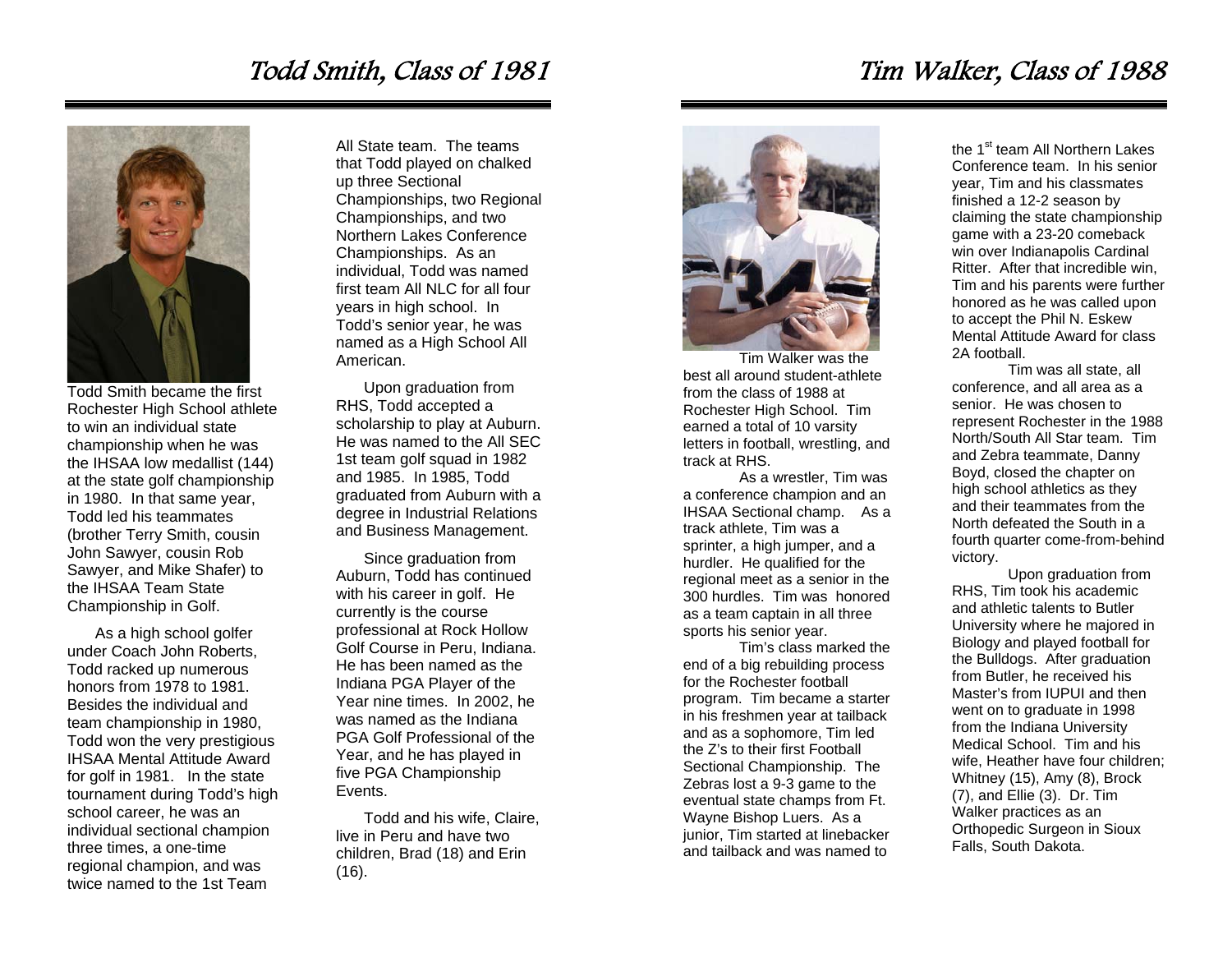### David Foellinger, Class of 1970



David Foellinger lists his top honor as a high school player as being a "member of a great team!" He always gave credit to his offensive line (and line coach Burns Becht) as well as his hard-nosed fullback, Wayne Grube. David was described by the football staff at Princeton as a "hard worker and great team player." However, the reality of it was that David Foellinger was a tremendous student-athlete and a remarkable football player on some of the best teams in the history of Rochester High School. As a senior on Coach Bob Pedigo's squad, David was selected as an All American running back by Coach and Athlete Magazine. In that season, he set scoring (218 points in a season) and rushing records (2465 yards) for the state of Indiana. He also set a record for the most yards in a single game when he rushed for 453 yards on 29 carries. He was a

captain on the first Northern Lakes Conference championship football team. He was also the first Zebra to play in the North/South All Star game. As a result of his phenomenal high school football career, his #40 jersey was retired by Rochester High School and permanently enshrined in the Indiana Football Hall of Fame in 1977.

At RHS, David was the RHS Student Council President, was a member of the National Honor Society, and the Fellowship of Christian Athletes. He was selected by the staff as the 1969/70 Most Valuable Athlete and Outstanding Senior Boy. David was also a four year letterwinner in Track and Field and was named as a captain and an MVP.

David earned a scholarship at Princeton University where he participated in four years of football and graduated with a degree in Psychology in 1974. His thesis was nominated for the Departmental Prize in Psychology and he was published in the Journal of Child Psychology, the Journal of Experimental Child Psychology, and the Nassau Literary Magazine. David currently lives in Hawaii where he is a Marine Naturalist and a Boat Captain.



Damon was a state level athlete in three sports at RHS. On the gridiron, Damon started for four years. He was an All State Punter as a sophomore, was an All Conference and All Area linebacker as a junior, and was selected as an all conference running back as a senior. He was a team MVP and the only player at RHS to be named to the prestigious IFCA Top Fifty team. He was selected to play and represent Rochester in the North/South All Star football game.

In wrestling, Damon was a four time state qualifier. He never lost a regular season match in four years of varsity competition and only lost six matches in his career. Damon won over 20 championships in his four year wrestling career. In his four trips to the state finals, Damon finished second

two times and third once as a 215 pound heavyweight.

> In track and field, Damon was named as our MVP four times. He won the TRC and the Sectional four years in the Discus and the High Jump. He qualified at the state in the discus two years and in the shot put one year. He still holds the RHS record in the discus. As a result of his phenomenal career in three sports at RHS, he was named as the 1994 South Bend Tribune's Male Athlete of the Year.

Upon graduating from Rochester High School, Damon walked on in football at Ball State University where after one season, he earned a full Division I scholarship. In playing for the Cardinals, he started 45 consecutive games at defensive tackle, was named as a first team All Mid-American Conference defensive player, and was selected as a team captain in 1998. Upon graduation, the Toronto Argonauts of the CFL signed Damon in 1999.

Currently, Damon teaches Industrial Technology at Speedway High School. He is still active in three sports serving as the Sparkplug's defensive coordinator in football, head wrestling coach, and assistant track coach.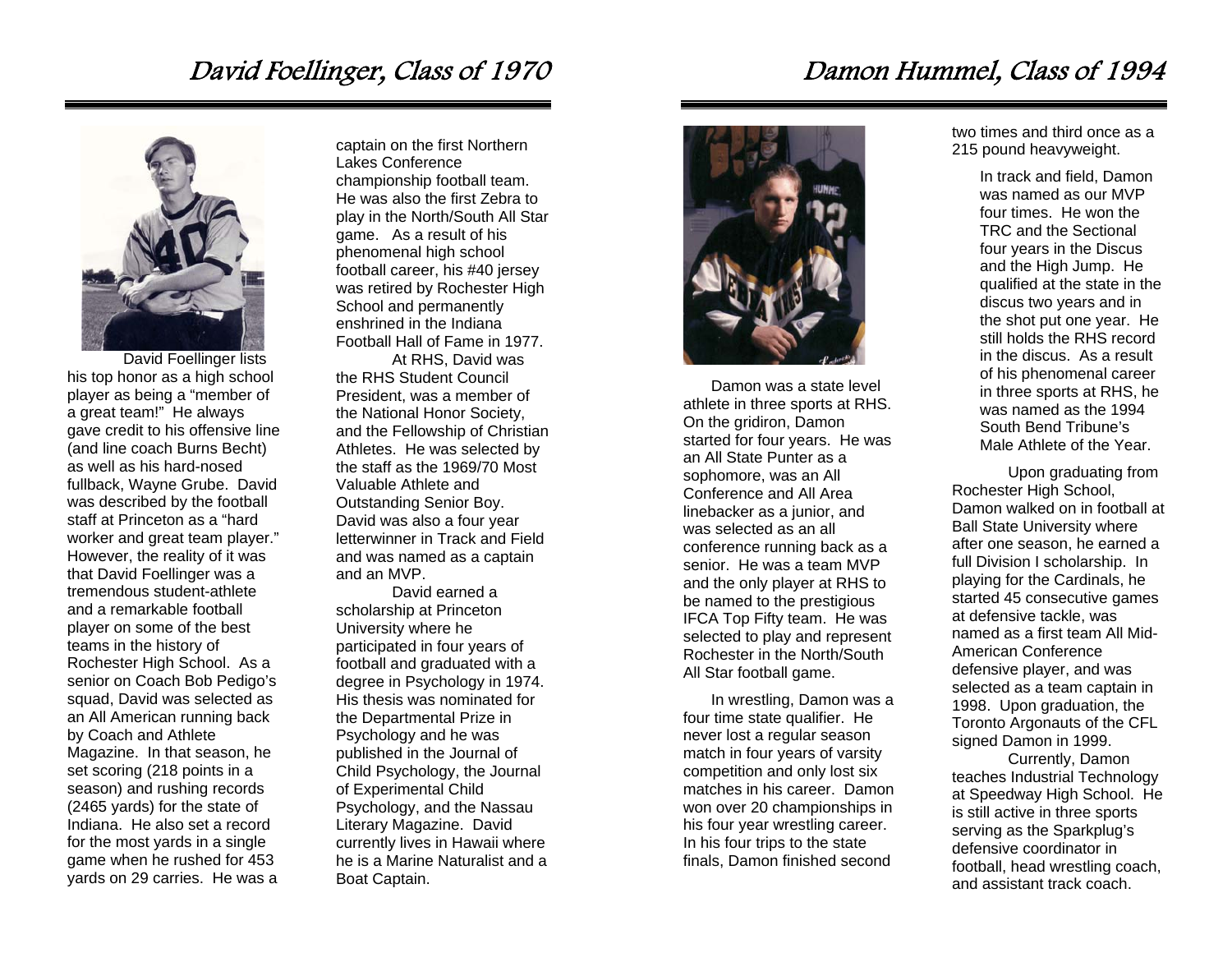## Dick King, Class of 1943



Dick was an outstanding basketball player on a #1 ranked and Regional championship team for the Rochester Zebras in the 1942/43 season. Dick was the leading scorer on a 21-3 team that was considered by many to be one of the best all time Zebra squads. The Zebras were ranked #1 in the state through the first half of the season. Their first loss came to a team from South Bend Central that was coached by Johnny Wooden and led by future Zebra basketball coach, Jim Powers. Dick played basketball and ran track for legendary coach Clyde Lyle at RHS. As a basketball player, he was selected to First Team All Conference honors in the Central Indiana Conference and was named to the Indiana Basketball All State team. In 1968, Dick was named to the Indiana Hall of Fame Silver Anniversary team along with Jim Powers from South Bend **Central** 

After graduation from RHS, Dick attended the University of Western New Mexico on a basketball scholarship. Dick had a tremendous four year career at Western and was inducted into the Western New Mexico Athletic Hall of Fame. He graduated from Western with a teaching degree, coaching endorsement, and a Masters in Administration.

Dick coached one year in New Mexico prior to moving to Tucson, Arizona. In Tucson, Dick coached basketball and won over 80% of his games. He was selected as the Coach of the Year for the Tucson area four times and in 1965 his team won the Arizona State Championship. Dick served as the Athletic

Director at Rincon High School in Tucson for the last 15 years of his career in education. For his years of dedication and excellence in Tucson, he was named to the Pima County and Tucson Athletic Hall of Fame.

 Dick King has been married for 55 years to his wife, Mary King. Dick and Mary have three children; one daughter, Tricia Shutz, and two sons, Scott and Steve King.

Sheila (McMillen) Keller, Class of 1995



From the time that she was a very young girl, Sheila had a passion for the sport of basketball. By the time she graduated from RHS, Sheila had become the leading scorer in the history of basketball at RHS. She was an Indiana All Star, a Nike All Star, a Parade All American, a 3 time AAU All American, a two-time member of an AAU National Championship team, and a first team All State player. In her senior season, Sheila was the second leading scorer in the state and Coach Malchow's squad won the Sectional before being defeated by Valparaiso. Sheila was a 4 time All TRC selection and was twice named by the South Bend Tribune as the area Player of the Year.

 Sheila was also a first team All TRC Volleyball player and helped the Zebras to four consecutive Sectional championships. She also

participated in softball her freshmen and senior years and earned All Conference honors in her third sport. Academically, Sheila graduated  $3<sup>rd</sup>$  in her class, earned an Academic Honors Diploma, was a member of the National Honor Society, and was elected Student Body Vice President.

 Sheila received an athletic scholarship at the University of Notre Dame where she went on to have an outstanding career for Coach Muffett McGraw's Fighting Irish. She became the first ND player to participate in four straight NCAA tournaments and the 1997 team went to the Final Four. At ND, Sheila was selected as a team captain, named the team MVP, set a record for the most 3 point field goals made in a season and in a game, and closed out her career with 1,439 points.

After graduating from Notre Dame, she took a position as an assistant basketball coach for two years at Western Michigan University and for one year at Northwestern University. Currently, Sheila is employed by the NCAA as a staff assistant for championship events and is an assistant basketball coach at Indianapolis Cathedral.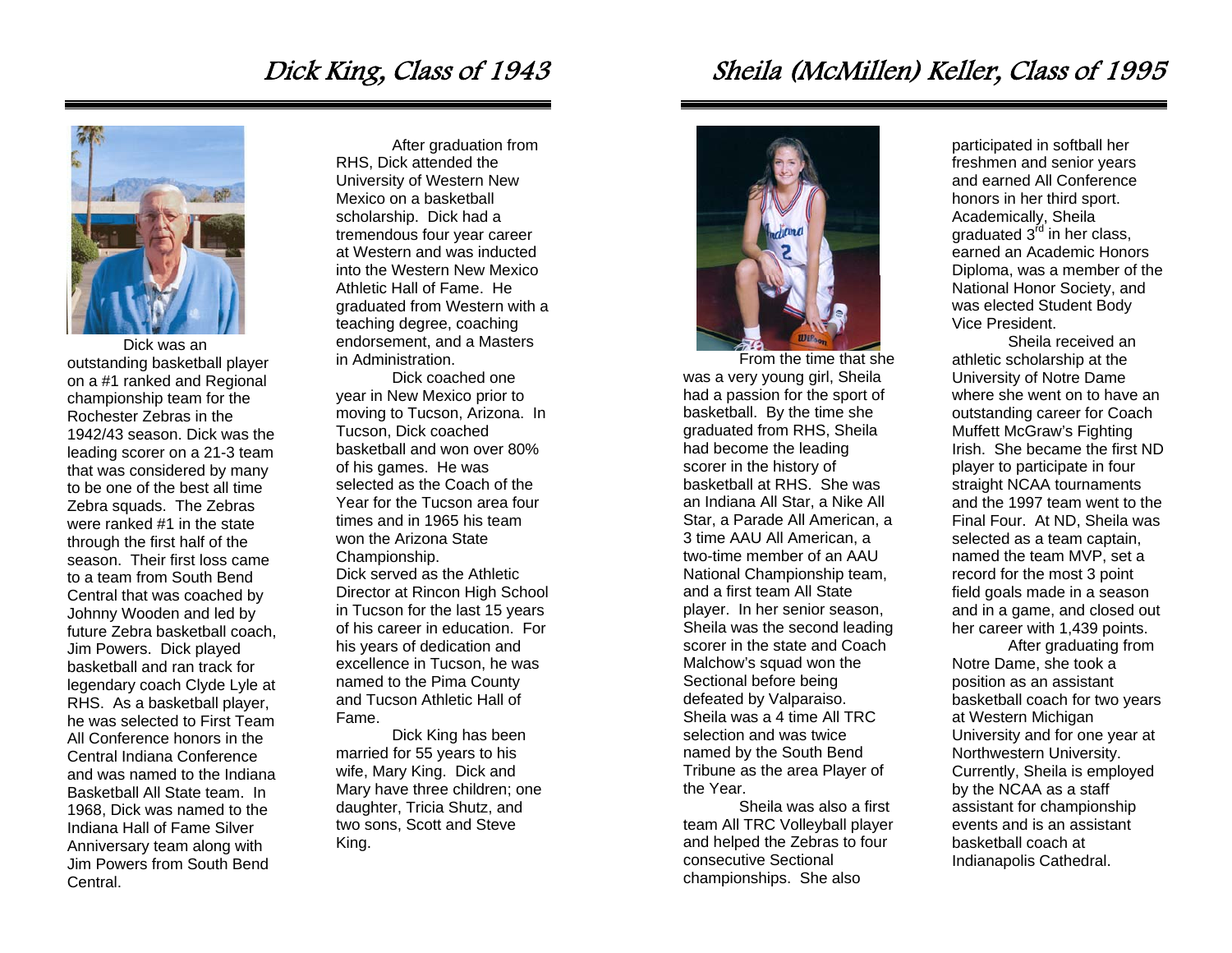### John Nelson, Class of 1947



John Nelson was a tremendous student-athlete who graduated from RHS in 1947 with letters in varsity softball, baseball, golf, tennis, and basketball. As a Zebra basketball player, John was an outstanding center and leading scorer on a Zebra basketball team that posted a 19-5 record in his senior season. He was named to the All CIC First Team and was the third leading scorer in the conference. He was an excellent softball pitcher and played on a team that was undefeated for three years in a row. John earned three varsity letters in baseball, was a city and conference champion in tennis, and a member of the golf team. Along with his athletic career at RHS, John was active in Tri-Ep, a member of the Boys' Chorus, the Men's Glee Club,

the Northern Indiana Chorus, HiY, and the Annual Staff. After graduation, John attended Valparaiso University

on a four year athletic scholarship where he was reunited with another former RHS great and former teammate, Bill Schroer. While at Valpo, John continued his athletic career in basketball and baseball. In his junior and senior year, John was the leading hitter on the Crusader's baseball team. John graduated from Valparaiso in 1951 with a B.S. in History and Physical Education.

In 1951 John began a very successful 41 year teaching and coaching career at Dover, Aubbeenaubbee Township, and Culver Community High School. In 1975, John Nelson was named as Culver High School's first Director of Athletics and served in that capacity until his retirement in 1992. Upon retirement, John continued to be active in Fulton County as one of the early members of FEDCO and was instrumental in the formation of the Fulton County Community Foundation. His commitment to education never wavered as he served as the Scholarship Director of the Northern Indiana Community Foundation for nine years.

# Rochelle (Shelly) Newell, Class of 1976



Shelly Newell was one of Rochester High School's first great female athletes. She participated at a time when women's athletics in Indiana were just starting to move from the age of G.A.A. competition to full fledge IHSAA seasons and tournaments. As a basketball player, Shelly was a four time Rochester MVP who averaged 24.5 points per game over her career. Without the benefit of the three-point line, Shelly scored 1250 points in 52 games. She also averaged an amazing 16 rebounds per game during her career. Longtime Athletic Director Bill Schroer stated that "Shelly could take over a high school basketball game like no player that he had ever seen." She led the Zebras to an undefeated regular season in 1976 and to a four year record of 47-5. She was selected to the first Indiana All Star team

in 1976. For her efforts in high school basketball, she was named to the Silver Anniversary team in 2002 and inducted to the Indiana Basketball Hall of Fame in 2004.

Shelly was a four time MVP in track at RHS. She qualified for the state track and field meet for four years. She placed  $6<sup>th</sup>$  in the shot put as a  ${\rm freshman}$ ,  $4^{\rm th}$  as a sophomore, and  $2^{nd}$  in her junior and senior seasons. She still holds the record for the shot put at Rochester High School with an incredible 42' 2 1/2".

Shelly was also selected as the MVP in volleyball for three years and was a pitcher on a state championship ASA softball team in 1975. She was a member of the National Honor Society and accepted a scholarship to compete at Indiana State University in basketball. While at Indiana State University, Shelly was a four year starter, led the team in scoring for three of those years, and scored 1435 points. She still is at the top of many of the statistical categories for the Lady Sycamore basketball team and was chosen as a member of the All Century team at Indiana State.

Shelly currently teaches and is the head basketball and volleyball coach at Argos High School.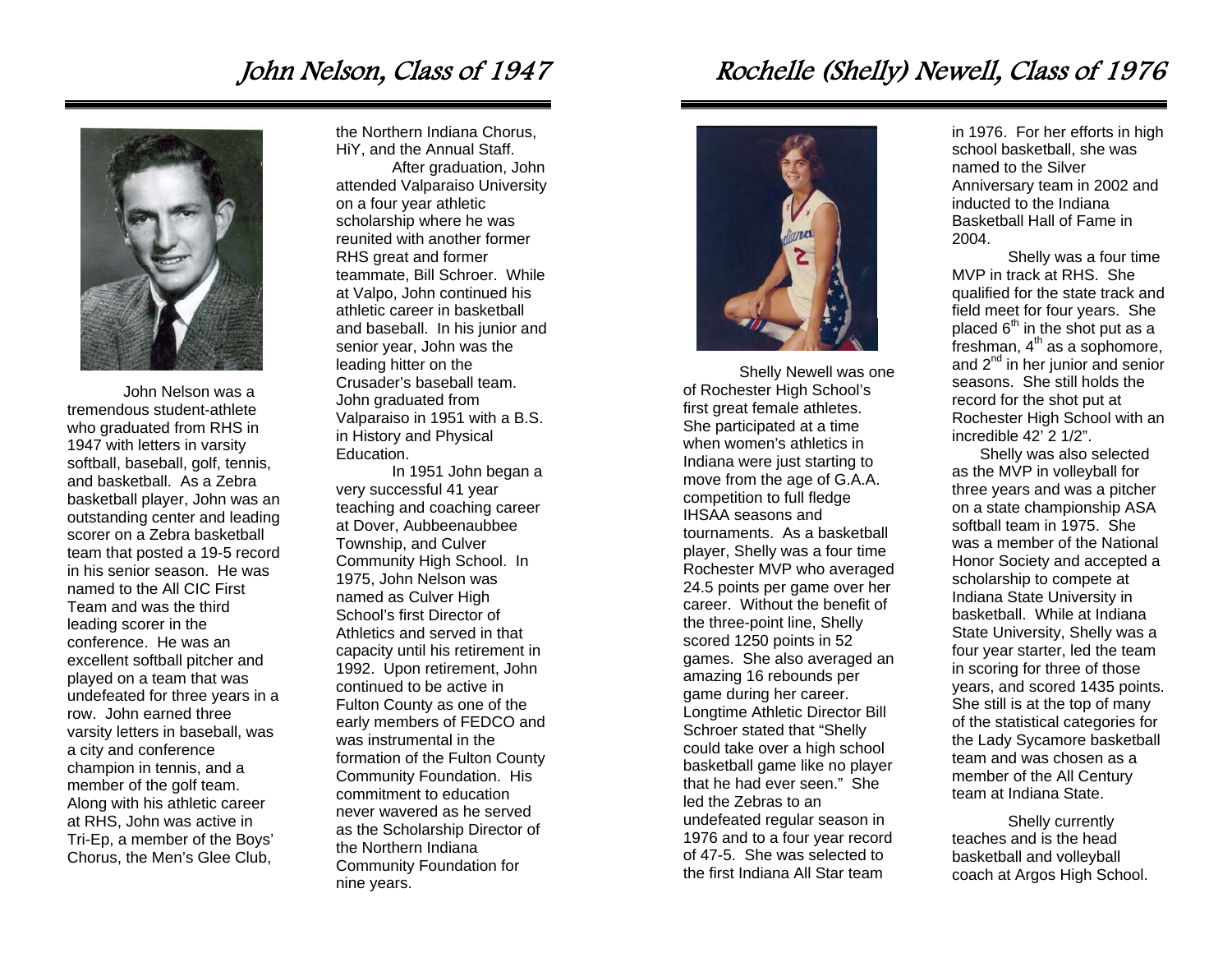### Hugh Barnhart, Class of 1911



Over his lifetime, Hugh Barnhart did as much for Rochester Athletics as any person in the history of Zebra sports. Hugh was not only one of the earliest outstanding Zebra athletes, but throughout his lifetime he continued to help put Rochester Athletics on the map.

 Hugh was a member of the varsity basketball team at RHS for five seasons. He was recognized as one of the best forwards on a team that won the Northern Indiana Championship. Although he graduated in 1911, Hugh was also a "weekend member" of the Zebras varsity basketball team as he commuted from his freshmen year at Notre Dame.

 After his initial year at Notre Dame, Hugh transferred to Indiana University where he majored in economics and graduated in 1915. While at

I.U., Hugh played varsity football, varsity basketball, served as member of the Union Board, and was elected as the senior class president.

 After a stint in the army during the First World War, Hugh returned to Rochester as the editor and publisher of *The Sentinel* in Rochester. Upon his father's death in 1934, he became the head of the Rochester Telephone Company at a time when the company served 1,400 customers. Hugh worked in the telephone and the newspaper business until 1956, when Jack Overmyer took over as the editor and publisher of *The Sentinel*.

 On June 25, 1928, Hugh married Martha Anspach. The couple had no children, but they spent much of their time, energy, and enthusiasm for the betterment of the city of Rochester and the young people who attended Rochester Community Schools. In 1972, Hugh and Martha donated money to RHS for the construction of the new athletic field, which was named Barnhart Field by the Board of Education. Hugh and Martha's continued generosity over the years has allowed RHS to make needed renovations and improvements to the athletic facilities.

#### Clyde Lyle, Head Basketball Coach 1932-1949



Clyde Lyle is simply the most successful basketball coach in the history of Rochester High School. Coach Lyle guided the Zebras to 230 wins against only 130 losses in his 15 year career at RHS. In1983 at a reunion of former players one stated, "This night shows what a tremendous influence one man has had on so many lives. As far as we're concerned, he is a legend."

Clyde graduated from Lawrence High School near Indianapolis in 1925. He took his basketball and baseball talents to Purdue University. While at Purdue, Coach Lyle was a three year performer for the Boilermakers in both sports. In 1928, Clyde helped lead the Boilers to a Big Ten basketball championship. In 1929, he was awarded the prestigious Big Ten medal for scholarship and athletics.

In 1932, Coach Lyle came to RHS as its football, baseball, basketball, and track coach. In the midst of the great depression, football died out due to lack of equipment and funds, but Coach Lyle continued to coach three sports each year at RHS. He also was known as an excellent health and social studies teacher who wanted the chance to interact with all RHS students. In his 15 year basketball career at RHS, Coach Lyle led the Zebras to seven Sectional championships and one Central Indiana Conference championship. Three Zebra squads, led by Lyle, claimed Regional Championships, and in 1937/38 RHS made it to the final four of the IHSAA State Tournament. Coach Lyle was inducted to the Indiana Basketball Hall of Fame in 1969.

After Rochester High School, Clyde Lyle accepted the position of Director of Physical Education and Athletics for the Hammond City School Corporation. Coach Lyle and his wife, Esther, left Hammond to return to West Lafayette in 1966 to work in the Boilermakers' baseball program. Coach Lyle currently resides in Westminster Village in West Lafayette.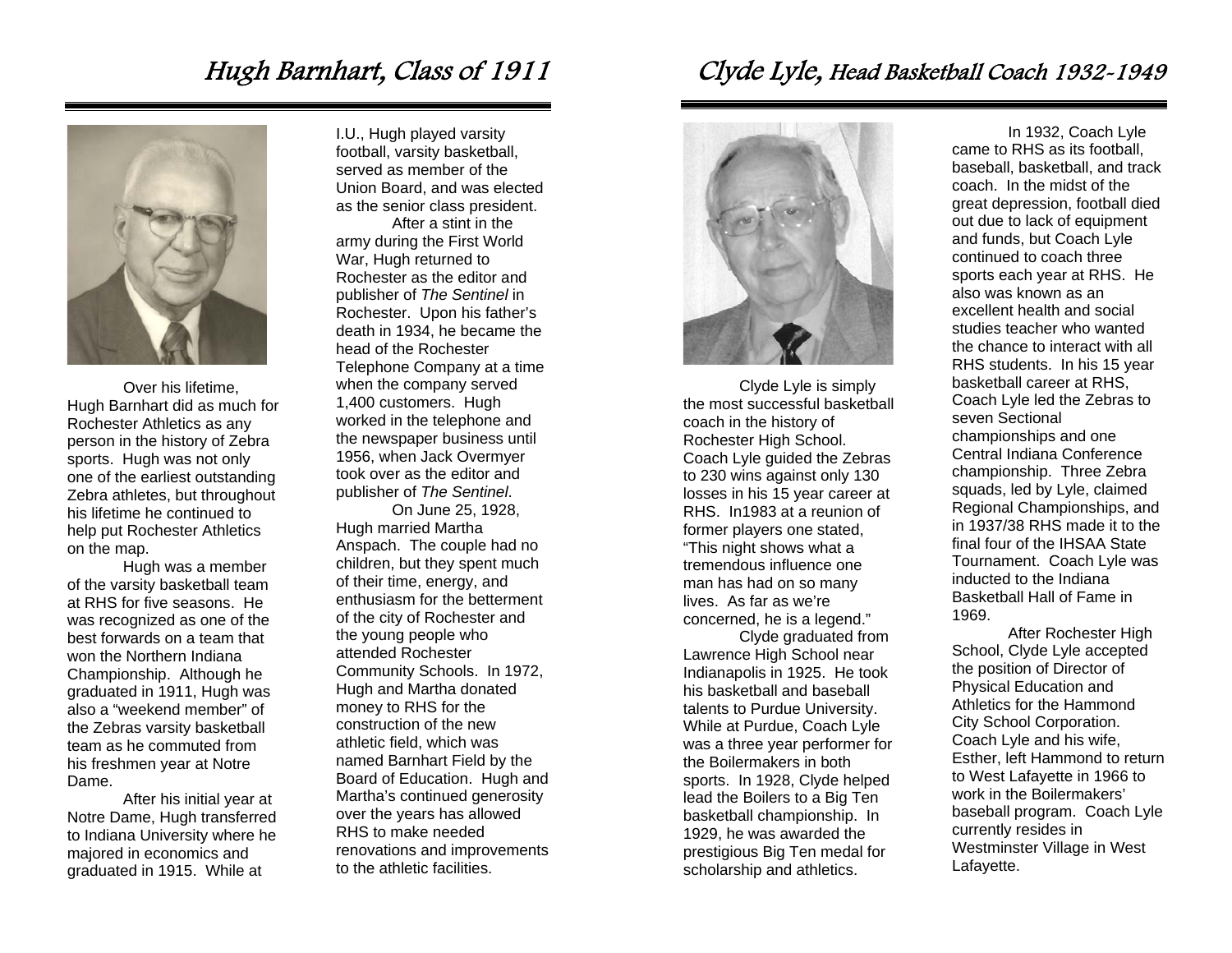## Laura (Newcomb) Titus, Class of 1977



In his book, Z-Roots, Bill Schroer described Laura Newcomb as "Miss Everything". While at Rochester High School, Laura earned nine varsity letters in track, basketball, and volleyball. She also was a three year varsity cheerleader and played on two state ASA softball champions as a member of the Baxter Beauty's.

 In basketball at RHS, Laura played on two teams that were undefeated in the regular season and advanced to the final 8 teams in the state. Her three year record in basketball was 53 wins against just 4 losses. During her senior season, she led the team in scoring and rebounding, was selected as a team captain, was named to first team All NLC, was selected as the team MVP, and was selected to represent Indiana on the All Star Team

in the Kentucky/Indiana series. During her senior year in track, Laura was a member of a team that went 15-0 and won the Sectional and Northern Lakes Conference meet. As an individual, Laura advanced to the state in high jump and was awarded the team's Most Valuable Athlete Award.

 As a varsity cheerleader for Rochester High School she was one of 10 nationwide recipients of the Outstanding Senior Cheerleader Awards presented by the USCA. During her senior year, Laura also received the Gladys Kelce Award (along with RHS classmate, Susie Bair) as the Fellowship of Christian Athlete's top female athlete in the nation.

 Upon graduation from RHS, Laura attended Purdue University. She graduated from Purdue with Distinction and lettered three years for the Boilermakers. Laura became the first two time MVP in the Purdue women's basketball program.

Laura is an elementary teacher in Brownsburg and is married to current Brownsburg High School Athletic Director, Bill Titus. Bill and Laura have three children, Ryan (age 18), Mark (age 15), and Jayne (age 11).



When Richland Center closed their doors and the students were sent to the new Rochester High School, Rochester was very pleased to welcome Steve Norris, who was one of the top basketball players in the Rochester area. Steve graduated from Rochester High School in 1966 and in his one year athletic career at Rochester, he became one of Rochester's top athletes of all time.

During his senior year at Rochester, Steve played for Coach Ken Pennington and was named as the Most Valuable Player. In the 1965/66 season, Steve scored 520 points, led his team to a first place finish in the Northern Lakes Conference, was named to the NLC First Team, and was selected as our first and only Rochester boys basketball player to play

on the Indiana All Star Team against the Kentucky all stars. In 1991, Steve was named to the Indiana Basketball Hall of Fame's Silver Anniversary team for his outstanding accomplishments at RHS. Steve also participated in cross country, baseball, and track at Rochester. At 5'8" tall, Steve set an incredible high jump record of 6'7".

Steve attended Butler University, where he graduated with his Bachelor of Science degree in 1970. While at Butler, Steve continued to compete in both basketball and track for the Bulldogs. Steve was selected as the Bulldogs' Most Valuable Player during the 1968/69 and 1969/70 basketball seasons. During his senior season, Steve was selected to receive the prestigious Hilton U. Brown Award for basketball. He was also selected as the Outstanding Male Athlete at Butler University in 1970. In 2001, Steve was inducted into the Butler University Hall of Fame for his basketball and track accomplishments.

Steve currently is a mathematics teacher and assistant track coach at Carmel High School outside of Indianapolis. He and his wife, Shari, have four children; Brian, Angie, Heather, and Ali.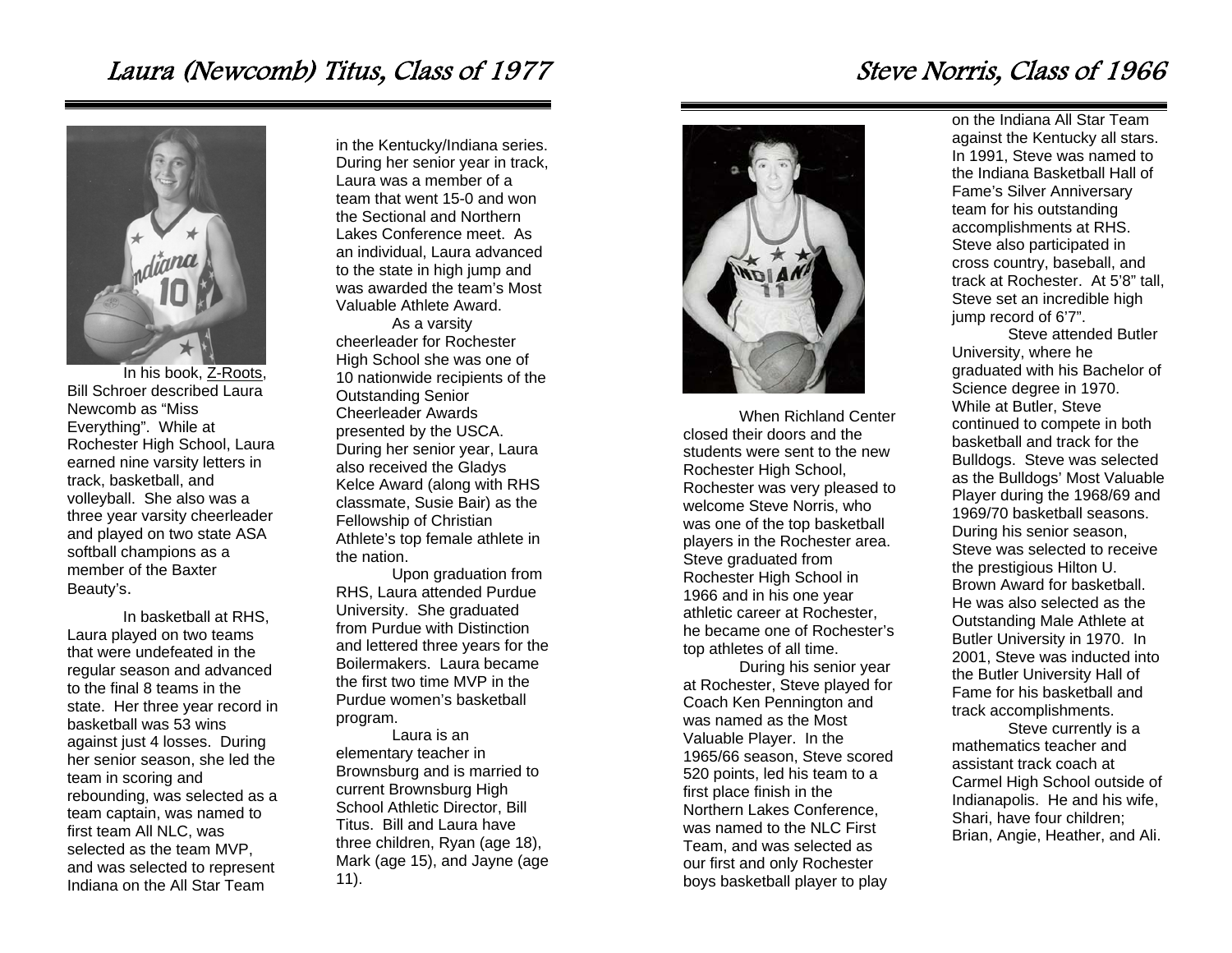#### Bill Schroer, Class of 1945



Bill Schroer was Mr. Athletics at Rochester High School for much of his adult life. He spent 38 years at Rochester High School as a teacher and coach with the last 26 of those years being Rochester's first Athletic Director.

 Bill was the senior class president at Rochester High in 1945. While at R.H.S., he competed in softball, basketball, and track. He was a member of two sectional championship teams in 1944 and 1945. As a senior, Bill was named to the All Sectional, All Regional, and All Central Indiana Conference teams. In 1945, Bill set a school free throw record, was the leading scorer in the C.I.C., and was named as the Most Valuable Player.

 Bill graduated from Valparaiso University in 1951. While at Valpo, Bill lettered five years in basketball, two years in track, and one year in baseball. He was the 1949 national free throw champion, the 1950 most valuable player, and the 1951 team captain. During the '49/50 season, Bill was named to the Colliers Magazine All-American Team. In his career at Valparaiso, Bill set the career record for free throws and was the second high scorer in Valpo history. Bill was inducted to the Indiana Basketball Hall of Fame as a member of the Silver Anniversary Team.

 Bill coached basketball at Talma and Rochester before becoming the first athletic director at Rochester High School in 1961. As an A.D., Bill organized and was the treasurer for the Northern Lakes Conference. He was also a cosponsor for the Rochester Fellowship of Christian Athletes from 1966 to 1975.

 Bill, who passed away October 2001, was married to Charlene, who worked at Woodlawn Hospital. Their two daughters are; Deborah Habig of Carmel and Cindy Cerami of the greater Los Angeles area. They also have three grandchildren; Kelsay, William Joseph (Gus), and Joseph Ayrton.



 While Rochester High School has had hundreds of great high school athletes over the years, Chris Smith stands out because of his ability to move to the professional ranks in his chosen sport. Last June, Chris won for the first time on the professional golf tour at the Westchester Country Club in the Buick Classic. In 2002, Chris ranked 58th overall on the professional tour. He holds the record for the longest drive in tour history with a 427 yard blast in the '99 Honda Classic.

 While at RHS, Chris had a remarkable career as a member of the golf team under Coach John Roberts. During his four year career, Chris earned All Northern Lakes Conference golf honors each season and won the tournament three of those years. In his four years, Chris and the Zebra golf team were

Chris Smith, Class of 1987

perfect in Conference and Sectional competition. At the Sectional level, he was the individual low medallist each year and the team won four consecutive titles. During his sophomore year, the Zebras went on to qualify for the state tournament and Chris went on to win the state individual crown with a two day score of 149. As a junior, the team advanced to the state finals at Old Oakland, where they finished fourth. In his final year of golf at RHS, the RHS squad once again qualified for the state tournament and Chris finished his high school career as the second low medallist. He topped off his outstanding career by being selected as the Fred A. Keesling Mental Attitude Award winner by the IHSAA following in the footsteps of his older brothers, Todd and Terry.

 Chris chose to play golf on the collegiate level at Ohio State University. In 1991, he was a first team All American at Ohio State. Chris was also a five-time winner on the Nike tour in preparation for his career as a professional golfer on the PGA tour.

 Chris currently lives in Peru, Indiana, near the Rock Hollow golf course. Chris and his wife, Beth have two children, Abigail and Cameron.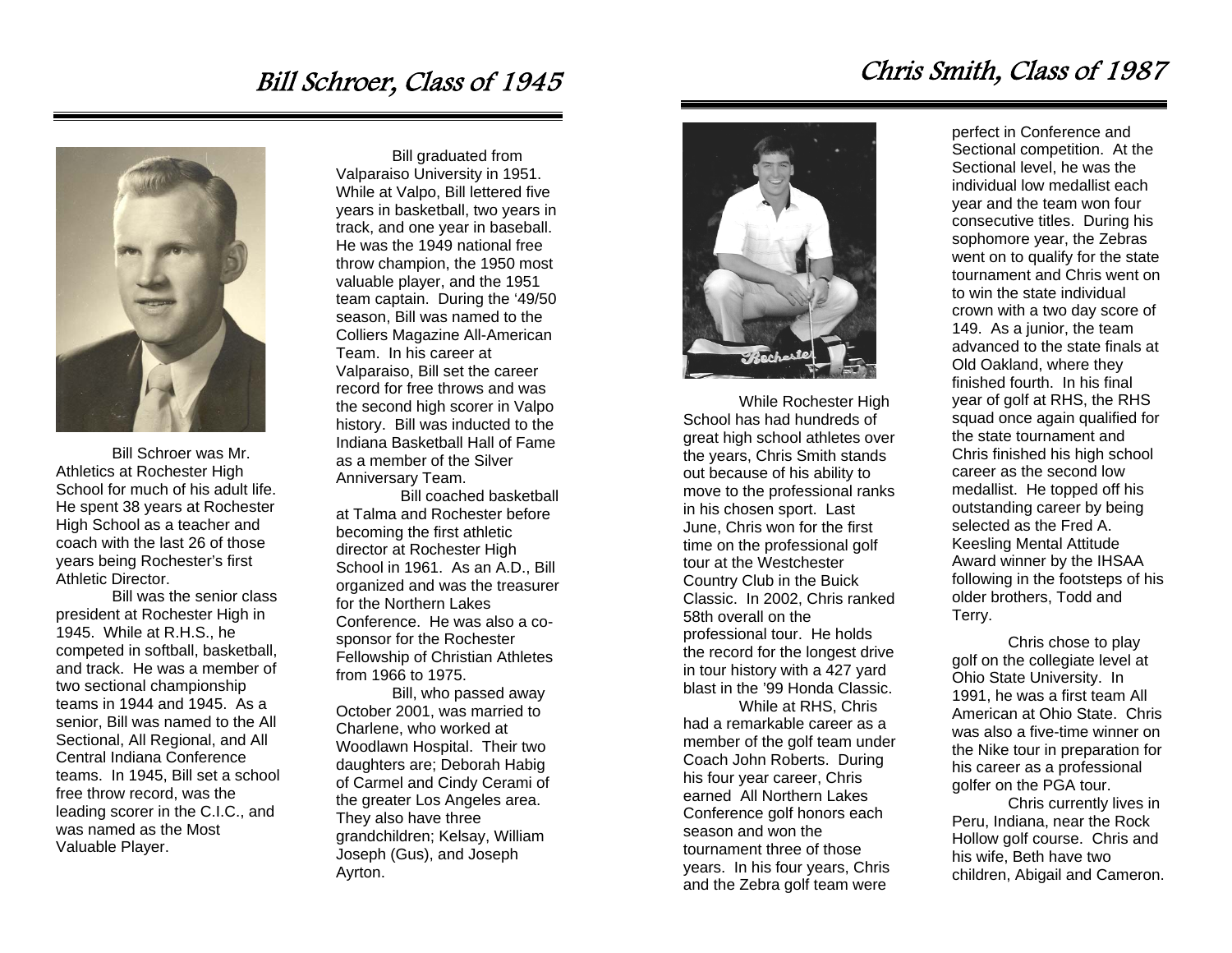### Jim Swank, Class of 1973



Jim Swank was born in Lafayette on October 27, 1954. His family moved to Rochester in 1960. Jim's father, Dean, is deceased but his mother, Barbara, still lives in Rochester and is still a supporter of Zebra Football.

 Jim was a member of the Rochester football program from 1969/70 through the 1972/73 school year. In his four years, Rochester won a Northern Lakes Conference Championship and had an overall record of 33 wins against just 7 losses.

 During his football career, Jim scored a state record 506 points while rushing for another state record 5,273 yards. In the 1971 season, Jim scored a state leading 242 points in the ten game season. Those totals broke the record on 218 points that had been set by

Dave Foellinger in 1969. In his senior season at RHS, Jim led the state in scoring for a second straight season with 182 points. Jim was honored as a first team All Northern Lakes Conference running back during his junior and senior seasons. He also received All State honors by both the AP and UPI during his junior and senior seasons. Prior to his senior year at Rochester, Jim was honored by Parade Magazine as an All American running back. For all of Jim's statistics and all of the honors that were bestowed upon him during his high school career at Rochester, the most phenomenal statistic was that Jim carried the football 791 yards and fumbled only ONE time.

 Jim signed a scholarship to play football at Purdue University. Jim did not finish at Purdue. He returned to his hometown and married the former Barb Arnett. Barb and Jim have three sons, who have all carried on the Swank name as members of the Zebra football program.

Jim is currently the head maintenance engineer and assistant football coach in the Rochester School Corporation. Jim was inducted as a member of the Indiana Football Hall of Fame in July, 2001.

### Garry Daniels, Class of 1938



Garry Daniels was one of the first great distance runners to compete for Rochester High School. After his sophomore year at Plymouth, the Daniels family moved to Rochester and he began his Zebra career under legendary coach Clyde Lyle.

 As a Zebra track athlete, Garry participated in the 1 mile relay, the ½ mile relay, the 440 yard run, and the 880 yard run. At one time, Garry and his teammates held records for all of those events. In 1937, as a junior, Garry represented RHS at the state track meet and won the 880 yard run. He went on to qualify for the 1938 state meet during his senior season, but was unable to compete due to illness. Garry's 880 yard record was broken by fellow inductee, Jerry Freyberg. Although the high school

yearbooks did not recognize an "official" Cross Country team, it was generally considered a good conditioner for the high school basketball players and Garry loved the distance.

 It was that love for distance running that prompted Garry to turn down a full scholarship at Notre Dame in order to accept a partial scholarship to attend Indiana University. I.U.'s coach was the legendary coach, Earl "Billy" Hayes. As a Hoosier, Garry ran with Olympians Fred Wilt, Campbell Kane, and Don Lash. Their cross country and track teams were Big Ten champs in 1940 and the Cross Country team finished as NCAA National Champions. After two years of competing at I.U., Garry chose to enlist in the service during the Second World War and he served as a flight instructor in the Army Air Corp throughout the war.

 Garry passed away in August of 2000. He is survived by his wife, Zanna Davisson Daniels who still lives on Lake Manitou and by three children, Debra Dyer, Denise Johnston, and Dr. Dan Daniels (who was also a Hall of Fame nominee).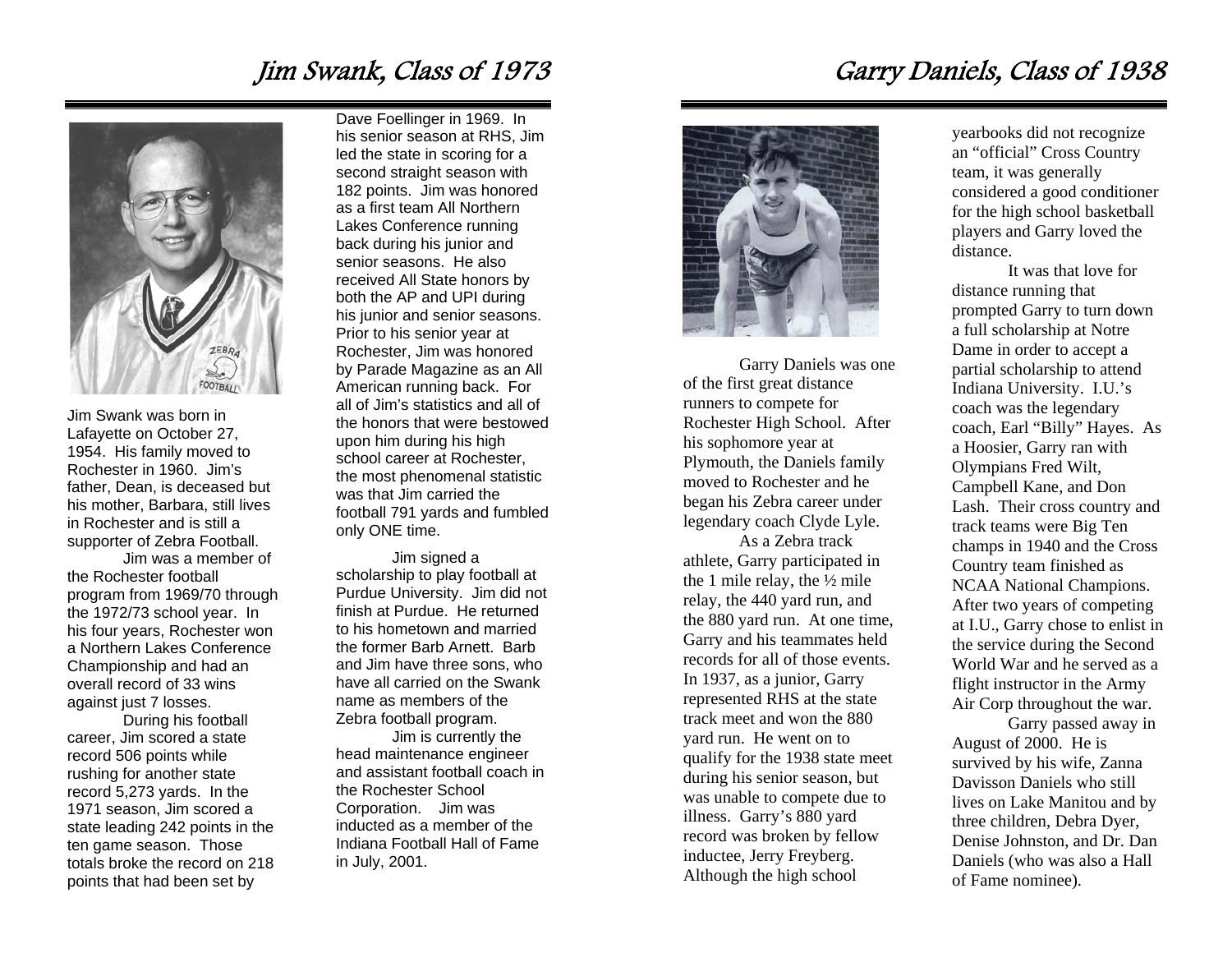### Alisha Ewing, Class of 2000



 Alisha Ewing ended her high school athletic career in a position that every student-athlete dreams about – on the top step of the podium at the State Championships. When Alisha went over the high jump bar at 5'8", she became the first girl in the history of RHS to win a track state title.

While the state championship was the crown on her career at RHS, it must be noted that Alisha was a phenomenal athlete that had a remarkable career as a Zebra. She earned 3 varsity awards in volleyball under Coach Katie Felke, 4 varsity awards in basketball under Coach Scott Mills, and 4 varsity awards in track under Coaches Clint Shoultz and Brad Smith. Alisha was an all conference athlete in volleyball and led her team to Sectional Championships in 1998, 1999, and 2000. In basketball,

Alisha led her team to a pair of T.R.C. and IHSAA Sectional championships and was recognized as a team captain, the outstanding defensive player, and the leading rebounder. As a track athlete, Alisha made two trips to the state finals, was named as the Outstanding Female Athlete at the Oak Hill Relays, was a two time TRC champ in the high jump, and is still the recorder holder at RHS in that event.

Alisha attended Bethel College in Mishawaka where she earned her Bachelor of Arts in Sports Management. While at Bethel, she was an NAIA All-American in the high jump and an all MCC performer in track. In volleyball at Bethel, she helped lead her teammates to three MCC championships. Alisha led the squad in kills, in blocks and in aces per game and was named All MCC in volleyball for her efforts.

Upon graduation from Bethel, Alisha served as an assistant coach at Trevecca Nazarene University for three years. Currently, she is employed as the Director of Volleyball Operations at the University of Notre Dame. She and her daughter, Olivia Grace, live in Mishawaka.



During his career at RHS, a local Sentinel sportswriter noted that Jerry Freyberg had logged more than 5,000 miles of running. That work ethic, determination, and will to become the best led to his nomination and induction into the RHS Hall of Fame.

 Under coaches Tom Spurgeon and Dennis Dwiggins, Jerry became one of the best distance runners in Zebra history leading his teams throughout the 1972 to 1976 seasons. He earned 8 varsity letters as a runner at RHS. His senior year in Cross Country, Jerry finished his regular season cross country schedule undefeated and he set a new NLC record at the Plymouth Country Club course. He later became the first RHS athlete to qualify for the state cross country meet and the next weekend, he placed sixth at the state meet.

Jerry Freyberg, Class of 1976

As a track athlete, Jerry was the most valuable runner for three seasons. He held records in the 880 yard run, the mile run, and the two mile run. In his senior year, Jerry qualified for the state meet in the two mile run but finished out of the "money" after being knocked down on lap number four. With a bloody knee from the spill, Jerry got up finished the race and his career at RHS.

 Jerry attended Southwestern Michigan College on a cross country scholar; one of the best distance running programs in the nation. For his two years at SMC, Jerry was one of the top runners in every meet. As a freshmen, he finished  $31<sup>st</sup>$ out of over 200 runners in the National Junior College championship meet. As a sophomore, Jerry earned All American honors as he finished  $20<sup>th</sup>$  in the field of 233 runners. Jerry finished his collegiate career at Central Washington University.

 Currently, Jerry and his family live in Dothan, Alabama where he works as the Executive Director of the Alabama-Florida Council for the Boy Scouts of America. He and his wife, Tammy, have two sons Brad and Mark.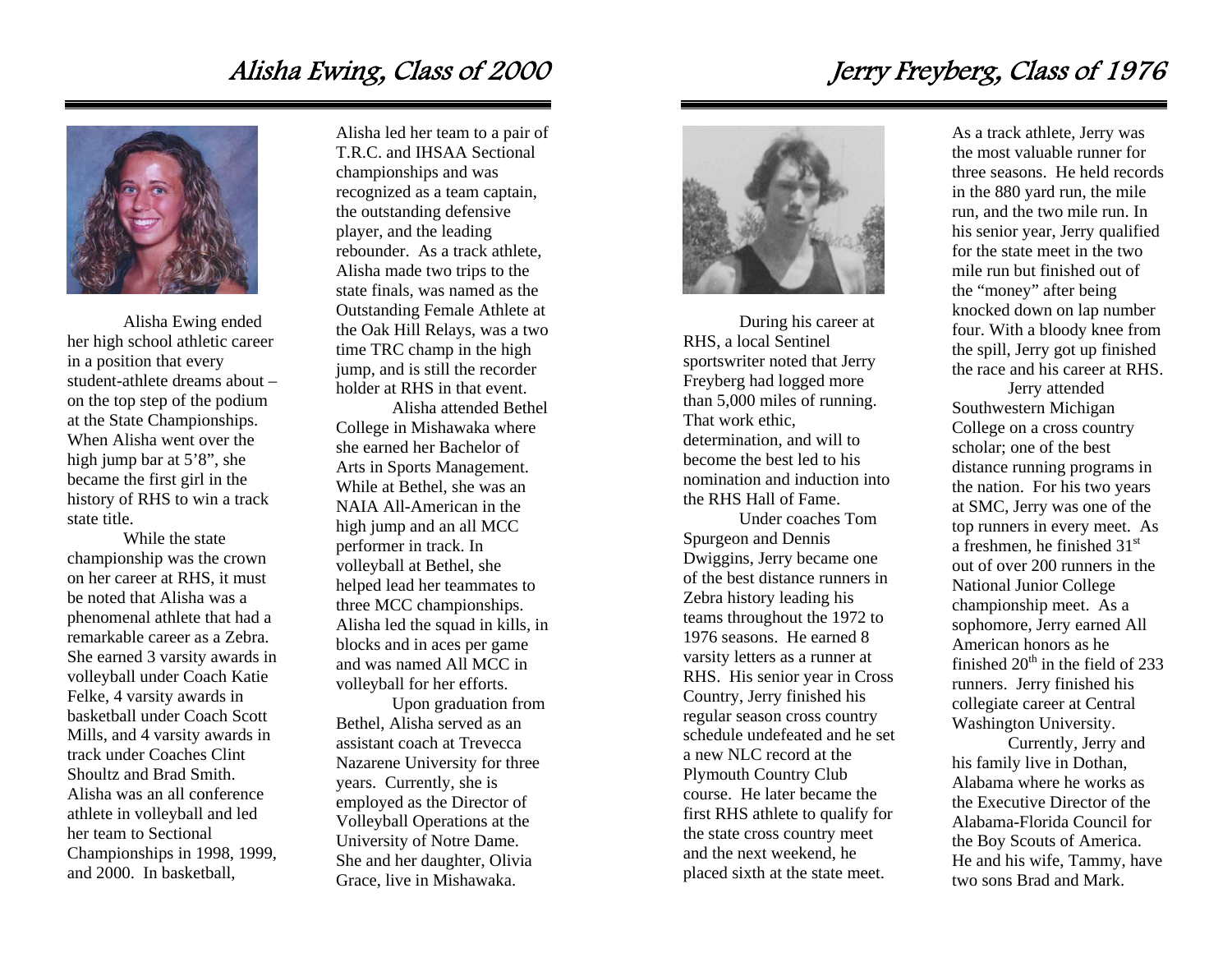#### Aaron Hoover, Class of 1982



The 1981-82 Rochester High School basketball campaign saw senior standout, Aaron Hoover, vault himself in the annals of Zebra Sports history, as he became the all-time boys career scoring leader with 1132 points in three season of varsity action. Zebra Hall of Fame Athletic Director, Bill Schroer dubbed Aaron as "Mr. Soft Touch" in the book,  $Z$ -Roots.

As a basketball player at Rochester under the tutelage of Hall of Fame coach, Galen Smith, and Rick Greene, the 6'5" forward put together a remarkable three years. During his career, he led the Zebras to two winning seasons and was the model of consistency. His career achievements include Captain (1982), Most Valuable Player

(1982), all time career scoring record, all time career field goal percentage, the most field goals in a career, the team's leading rebounder (1981, 1982), and selections to the All Northern Lakes Conference team, the All-Loganland Area team, the All South Bend Area team, and the All Holiday Tourney team.

While at Rochester High School, Aaron participated year round as an athlete. Besides his favorite sport of basketball, in the fall, he played singles on the tennis team and helped Coach Charlie Rathburn's squad to back to back Sectional tennis titles. Aaron spent his springs out on the baseball diamond at RHS as a pitcher and first baseman under Coach Rick Greene.

Upon graduation from RHS, Aaron attended Modesto Junior College in California where he earned Most Valuable Player and All Conference honors on the basketball team. He finished his collegiate career as a Butler Bulldog.

Aaron and his wife, Marla, live in McCordsville, Indiana. They have three children, Gavin, Reese, and Elizabeth.



With over 230 career wins, Galen Smith will go down as one of the most successful basketball coaches in Rochester High School history. Galen Smith played three sports under the guidance of Hall of Fame Coach Bob Macy at Chili HS. He continued his education and playing career at Western New Mexico University.

Galen's coaching career started at Clayton High School, then to Chili, along with two 4 year stints at Darlington and Oak Hill. In those first 4 coaching stops, Galen managed to win 130 games and 8 tourney or conference championships. At Oak Hill, Galen led the Golden Eagles to a Sectional and Regional title and was named Grant County Coach of the Year in 1970-71.

#### Coach Galen Smith

 Galen came to Rochester in the 1972/73 school year and remained as the head coach of the Zebras until the 1979/80 school year. At Rochester, Galen's teams won 106 games that included 2 Holiday tournaments, 3 Northern Lake Conference championships, and 2 IHSAA Sectional titles. In 1973-74, Galen's team put together a perfect 20-0 season that included a Holiday tourney and NLC championship. His squad was upset in the Sectional to complete the best overall record in RHS history at 21-1. Galen's 1974/75 team and 1978/79 team were both crowned NLC champions and went on two win Sectional titles for the Zebras.

After the 1979/80 season, Galen stepped down as the head coach of the Zebras. However, he continued to teach at RHS, officiate basketball, start track and cross country meets, coach at every level, and help with the FCA. He is a true servant to our students and community.

Galen still lives in Rochester with his wife, Joyce. They have two sons, Kerry and Greg and a daughter, Susan Smith Halterman.